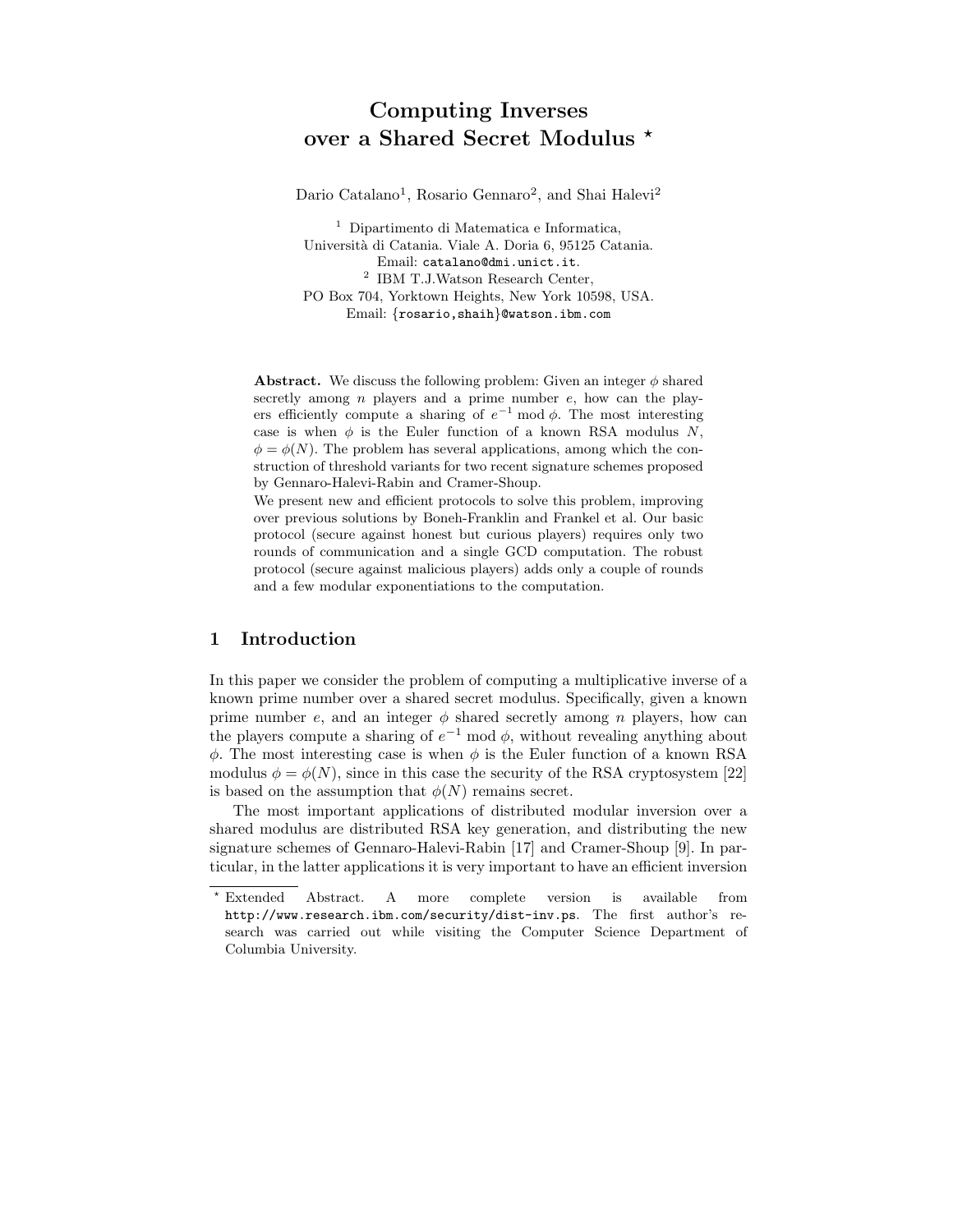protocol, since in these signature schemes the inversion operation is performed with a different exponent  $e$  for each message signed.

We present new and efficient protocols to solve the problem of inversion with a shared modulus. We first present a basic protocol which is only secure against honest but curious players. This protocol is extremely efficient as it requires only two rounds of communication and a single GCD computation on the part of the players. The protocol is also unconditionally secure (given a network of private channels). We then add robustness to the protocol in order to make it secure against malicious players. These modifications add only a couple of rounds and a few modular exponentiations to the computation. To overcome the difficulty of working over an unknown modulus, the protocols use computations over the integers. Some of the techniques developed to prove the security of the protocols may be of independent interest.

Previous work. Although our problem can in principle be solved using generic multiparty computation protocols [19, 3, 8], the resulting solutions would hardly be practical.

Boneh-Franklin. The first to address the issue of an efficient solution for this problem were Boneh and Franklin, who in a breakthrough result show how  $n > 3$  parties can jointly generate an RSA key without a trusted dealer [5]. In particular, as part of their solution they show how the parties jointly compute  $d = e^{-1} \mod \phi(N)$ , where N, e are the RSA modulus and public exponent, respectively, and  $\phi(N)$  is shared among the parties. Our solution improves on some of the features of the Boneh-Franklin protocol. In particular:

- 1. We only use a single invocation of the BGW [3] multiplication protocol, while their protocol needs two of them. Hence the round complexity of our protocol is half that of the protocol in [5].
- 2. The Boneh-Franklin protocol is based on an  $n$ -out-of-n solution where a single crash could prevent the protocol from completing.<sup>1</sup> To obtain a tout-of-n solution, they suggest using the "share-backup" approach of Rabin [21], but this approach has some known problems. For one thing, it incurs the overhead of multiple layers of (verifiable) secret-sharing. Moreover, it requires that the "good parties" recover the secret information of a party who may simply be temporarily disconnected.

In contrast, our solution achieves *directly* a t-out-of-n threshold, using polynomial sharings and secret computations over the integers. Some of the most interesting technical contribution of our work are in the security proofs of these secret computations over the integers.

3. The Boneh-Franklin results are presented only in the honest-but-curious model while we are also able to present robust solutions that tolerate malicious players.

<sup>&</sup>lt;sup>1</sup> In their setting, this is the natural solution, since they also generate the modulus so that it is shared n-out-of-n. Indeed, to use our solution in their setting, one would have to implement also methods for generating and using the modulus in a t-out-of- $n$ fashion.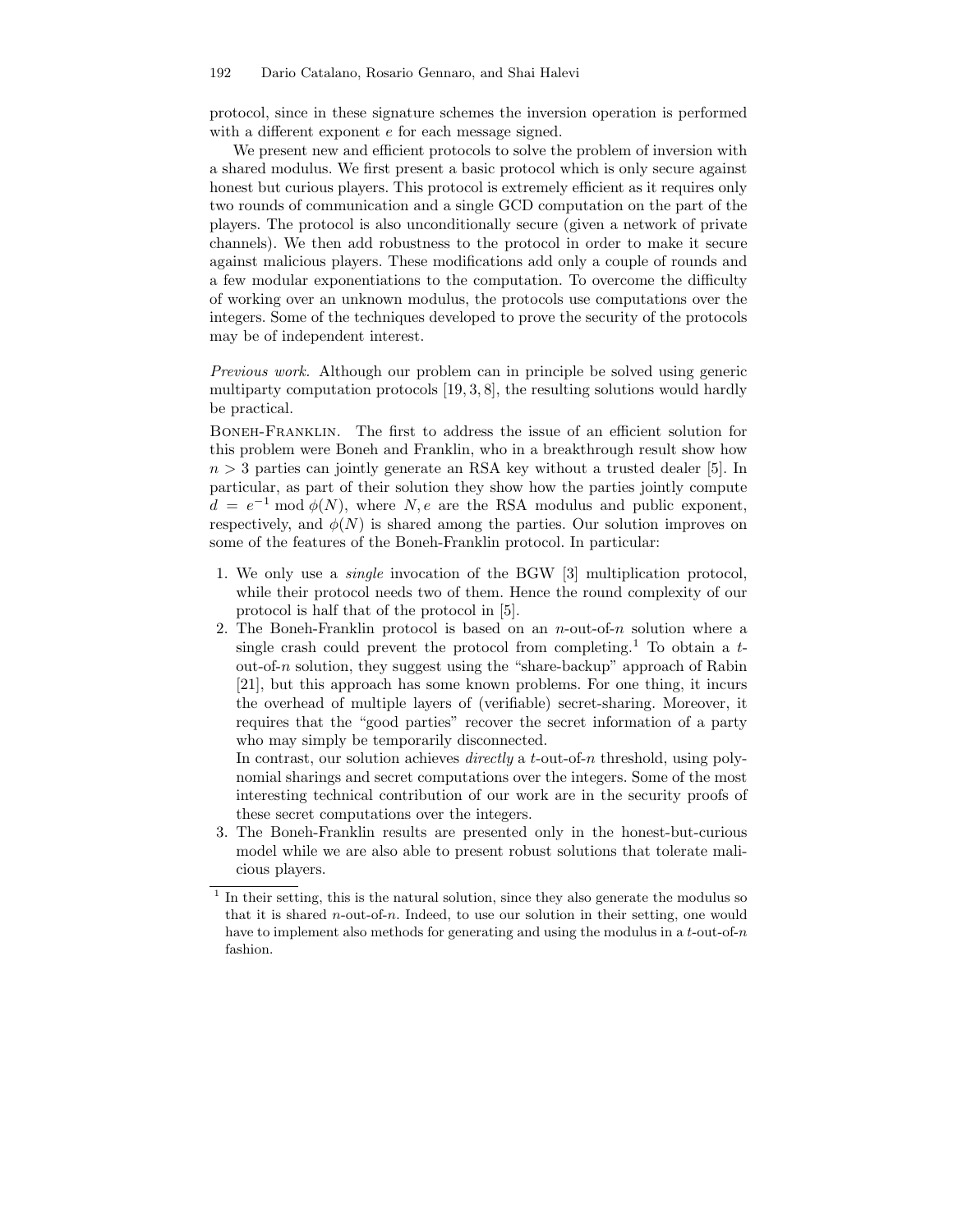4. In an updated version of [5], some other solutions are presented. One of them is particularly efficient since it avoids costly increases in the size of the shares. However, to achieve this efficiency, the proposed solution leaks a few bits of information about  $\phi(N)$ . Although this is acceptable for a protocol that is invoked only once (since those few bits could be guessed anyway by an adversary), it is not clear what happens when the protocol is invoked several times with the same  $\phi(N)$  (as in our signature applications). Hence, we designed our protocols so that they do not leak any information about  $\phi(N)$ , in a strong, statistical, sense. (This requires some increase in the size of the shares, though.)

Frankel-McKenzie-Yung. Building on the Boneh-Franklin solution, Frankel, Mc Kenzie and Yung describe in [14] a way to add robustness to the protocols in [5], and in particular how to add robustness to the inversion protocol. The FMY protocol follows the structure of [5], so it also needs two invocations of the BGW multiplication protocol. Moreover in order to achieve a  $t$ -out-of-n threshold, the FMY protocol uses representation changes for the sharing of the secret data. Namely, data which is shared in a  $t$ -out-of-n fashion is converted into a  $t$ -out-of- $t$ fashion in order to perform computations, and then re-converted into a t-out-ofn sharing to preserve tolerance of crashing or malicious players. The complexity of the representation change is quite high, making the combined protocol much less efficient. Although the complexity of this protocol is acceptable for the task of distributed RSA key generation, where the protocol is only run once, it is too high for a protocol that must be efficiently run many times, as in the case of the signature applications. We avoid this efficiency cost, by keeping the data always in a t-out-of-n representation.

Others. Some of the techniques that we use in this work originated in papers over robust and proactive RSA. In particular, working over the integers in order to overcome the difficulty of computing modulo an unknown integer was used in several previous papers [13, 18, 12, 21]. Finally, the "dual" problem of computing  $x^{-1}$  mod p where p is known and x is shared was discussed in [2].

# 2 Preliminaries

THE NETWORK MODEL. We consider a network of  $n$  players, that are connected by point-to-point private channels and by a broadcast channel.<sup>2</sup> We model failures in the network by an adversary  $A$ , who can corrupt at most  $t$  of the players. We distinguish between the following types of "failures":

– honest but curious: the adversary can just read the memory of the corrupted players but not modify their behavior;

<sup>2</sup> The communication assumptions allow us to focus on a high-level description of the protocols, and they can be eliminated using standard techniques for privacy, authentication, commitment and agreement.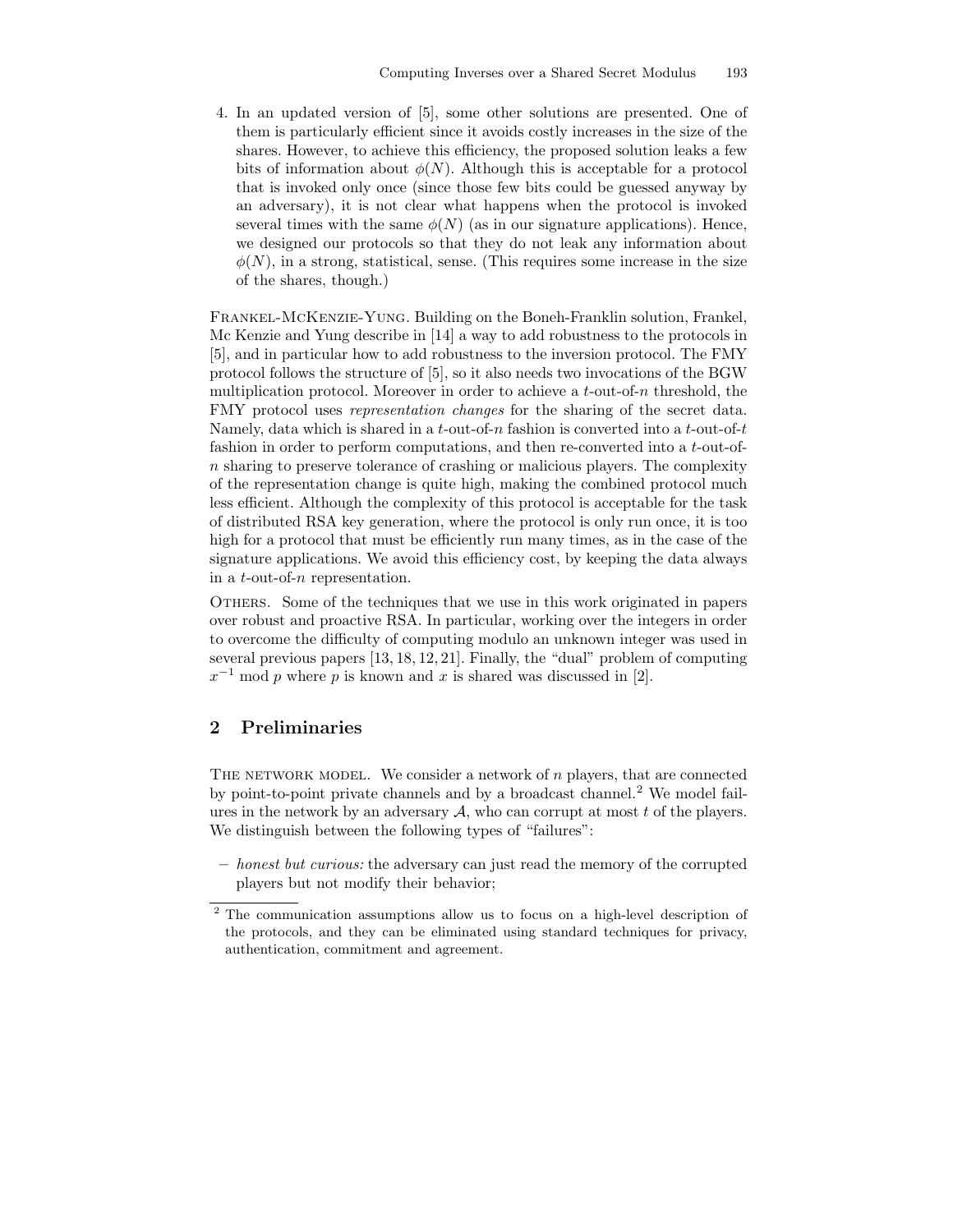- halting: an "honest but curious" adversary who may also cause any of the corrupted players to crash and abort the protocol;
- malicious: the adversary may cause players to deviate arbitrarily from the protocol.

We assume for simplicity that the adversary is static, i.e. the set of corrupted players is decided at the beginning of the computation of a protocol.<sup>3</sup> We assume communication is synchronous, except that we allow rushing adversaries (i.e. adversaries who decide the messages of the bad players at round  $R$  after having seen the messages of the good players at the same round).

#### 2.1 Definitions

NOTATIONS. In the following we denote the shared secret modulus by  $\phi$ , and by N we denote an approximate bound on  $\phi$ , which must be known in the protocol (in the typical RSA application, we can use the public modulus  $N$  as a bound on  $\phi = \phi(N)$ ). We also denote by L the factorial of n (the number of players), i.e.  $L = n!$ 

A Modular Inversion Protocol is an *n*-player protocol, where as an input to the protocol the players share a secret modulus  $\phi$  (with player  $P_i$  having the share  $\phi_i$ ), and all the players know public inputs e (a prime number) and N (an approximate bound on  $\phi$ ). At the end of the protocol, each player  $P_i$  has a secret output  $d_i$ , which would be its share of the modular inverse  $d = e^{-1} \mod \phi$ .

CORRECTNESS. We say that a Modular Inversion Protocol is *correct* if the output values  $d_1, \ldots, d_n$  constitute a t-out-of-n secret sharing of  $d = e^{-1} \mod \phi$ Privacy. We define privacy using the usual simulation approach. That is, we

consider the view of the adversary  $A$  during a protocol to be the set of messages sent and received by the bad players during a run of the protocol. We say that a Modular Inversion Protocol is *private* if for any adversary  $A$  there exist a simulator  $S$  that runs an execution of the protocol together with  $A$  and produces for it a view that is indistinguishable from the real one.

SECURITY. We say that a Modular Inversion Protocol is *secure* if it is correct and private.

Remark 1 (Trusted dealer) In the above definition and in the presentation of the protocols, we implicitly assume that the modulus  $\phi$  is already shared among the players using an appropriate t-out-of-n scheme. Specifically, for our protocols we always assume that this sharing is done over the integers, with shares from some appropriately large domain. In some cases we also assume that commitments to the shares of all the players are publicly known (see Section 5.2). The exact sharing formats of  $\phi$  that we need are stated explicitly in the description of the protocols.

<sup>&</sup>lt;sup>3</sup> It is possible to use recent techniques by Canetti et al. [6] to make our protocols secure against adaptive adversaries who corrupt players at any stage during the protocol.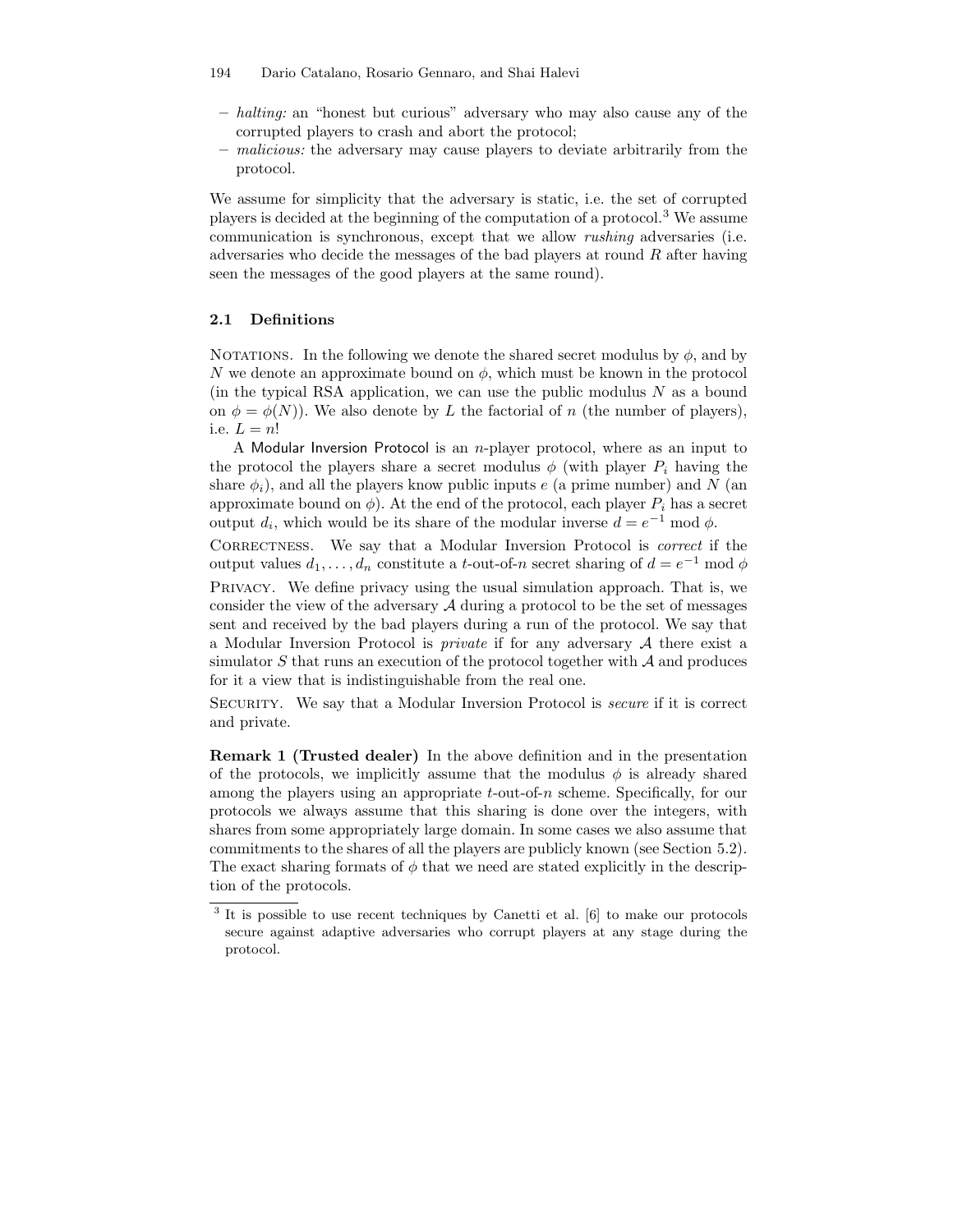These assumptions can be made formal by including the initialization phase in the protocol definition, and analyzing the protocols under the assumption that this initialization is done by a trusted dealer. However, we feel that such a formulation will only distract attention from the focus of this paper, which is the inversion protocol. In Section 7 we briefly touch on the subject of eliminating the trusted dealer and instead having the  $n$  players jointly initialize the system.

# 3 The Basic Idea

We begin with a very simple protocol which, although doesn't quite solve our problem, is nonetheless useful for illustrating the basic ideas and techniques behind our solution. In particular, this protocol only works for  $n$ -out-of-n sharing (i.e. although it tolerates coalitions of  $n-1$  honest but curious players, it does not tolerate even a single crashing player).

For this protocol, some multiple of the secret modulus  $\phi$  is shared additively between the players. That is, each player  $P_i$  holds a value  $\alpha_i$  such that  $\sum_i \alpha_i =$  $\lambda \phi$ , where  $\lambda$  is a random integer, much larger than  $\phi$  (say, of order  $O(N^2)$ ). In the inversion protocol, each player  $P_i$  chooses a "randomizing integer"  $r_i \in_R [0..N^3]$ , and broadcasts the value  $\gamma_i = \alpha_i + r_i e$ , and all the players compute  $\gamma = \sum_i \gamma_i$ . Clearly, we have

$$
\gamma = \sum_{i} \gamma_i = \sum_{i} \alpha_i + r_i e = \lambda \phi + Re
$$

(where  $R = \sum_i r_i$ ). Assuming that  $GCD(\gamma, e) = 1$ , there exist a, b such that  $a\gamma + be = 1$  and thus  $d = aR + b = e^{-1} \mod \phi$ . Additive shares of d can be easily obtained by having player  $P_1$  sets  $d_1 = ar_1 + b$ , and the other players set  $d_i = ar_i$ . Clearly  $d = \sum_i d_i$ .

It is not hard to see that the only information leaked by the protocol is the value  $\gamma = \lambda \phi + Re$ . But it is possible to prove that the distribution of  $\gamma$  is (almost) independent of  $\phi$ . Specifically, it can be shown that when  $\lambda$  and R follow the probability distribution described above, then the distributions  $\{\gamma = \lambda \phi + Re\}$ and  $\{\gamma' = \lambda N + Re\}$  are statistically close (up to  $O(1/N)$ ).

It should be noted that the above protocol is not secure when it is used more than once with the same  $\lambda$  and different e's. Indeed, for each input e the protocol leaks the value  $\lambda \phi$  mod e, and so after sufficiently many runs with different e's we can then recover the integer  $\lambda \phi$  via the Chinese Remainder Theorem. To overcome this, it is necessary to use a "fresh"  $\lambda$  for each input e. In the next section we show how to do this, and at the same time get a  $t$ -out-of-n threshold solution (but still in the "honest but curious" model).

### 4 The honest-but-curious case

The protocol in this section achieves t-out-of-n sharing. It assumes the "honest but curious" model, in which players do not deviate from the protocol but simply pool together their data to try to gain information (in this model we need  $n > 2t$ ).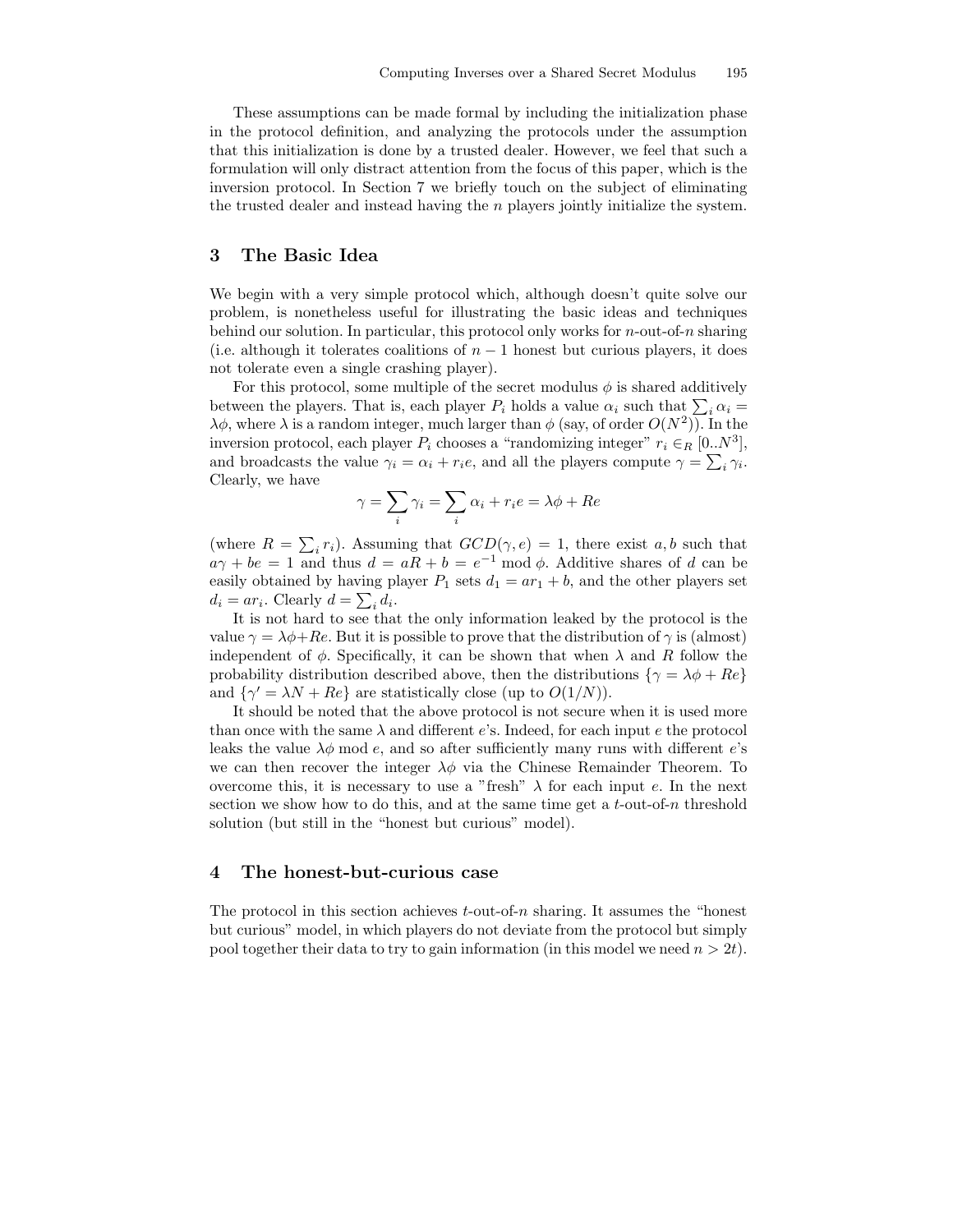It also tolerates crashing faults, i.e. players who suspend their participation in the protocol (in this case we need  $n > 3t$ ). In the next section we show how to add robustness to this protocol (i.e. tolerance of maliciously faulty players).

The difference between this protocol and the one in the previous section is that all the secrets are shared via polynomials (rather than sums), and the multiple  $\lambda$  is chosen afresh with each execution. The rest of the protocol is similar to the basic case. The protocol is described in detail in Figure 1. On a high-level the protocol goes as follows:

- Each player starts with input a share of the secret modulus  $\phi$  (multiplied by a factor of  $L = n!$  for technical reasons), via a t-degree polynomial  $f(z)$ with free term  $L\phi$ .
- In the first round of the protocol, the players jointly generate two random t-degree polynomials  $g(z)$  and  $h(z)$  with free terms  $L\lambda$  and  $LR$ , respectively, and a random 2t-degree polynomial  $\rho(z)$  with free term 0.
- In the second round they reconstruct the 2t-degree polynomial  $F(z)$  =  $f(z)g(z) + e \cdot h(z) + \rho(z)$  and recover its free term  $\gamma = F(0) = L^2 \lambda \phi + LRe$ .
- Finally, they use the GCD algorithm to compute a, b such that  $a\gamma + be = 1$ and set  $d = aLR + b = e^{-1} \mod \phi$ . Each player  $P_i$  computes its share of d by setting  $d_i = ah(i) + b$ .

**Theorem 1.** If all the players carry out the prescribed protocol and  $n > 2t$  $(n > 3t$  for the case of crashing faults) then the protocol in Figure 1 is a secure Modular Inversion Protocol according to the Definition in Section 2.1.

The proof follows a standard simulation argument, and is described in the full version of this paper. The crucial part of the proof is to prove that  $\lambda \phi + Re$  can be statistically approximated by the simulator without knowing  $\phi$ .

**Remark 2 (Size of shares)** Note that the shares  $d_i$  of  $d = e^{-1} \mod \phi$  have order  $O(N^5)$ . If the  $d_i$ 's are used as exponents (as in the threshold signature applications we discuss in Section 6), this results in a factor of five slowdown during the generation of the signature. However, the shares do not have to be this large. We chose these bounds to make the presentation and the proof simpler. It is possible to improve (a lot) on those bounds as we discuss in Section 7.

# 5 A Robust Solution

We show how to deal with a malicious adversary who may corrupt up to  $t$ players and make them behave in any arbitrary manner. We use some standard techniques like:

– Replace the simple secret-sharing of the first round with Verifiable Secret Sharing (VSS) a-la-Pedersen [20], to make sure that the players perform correct sharings;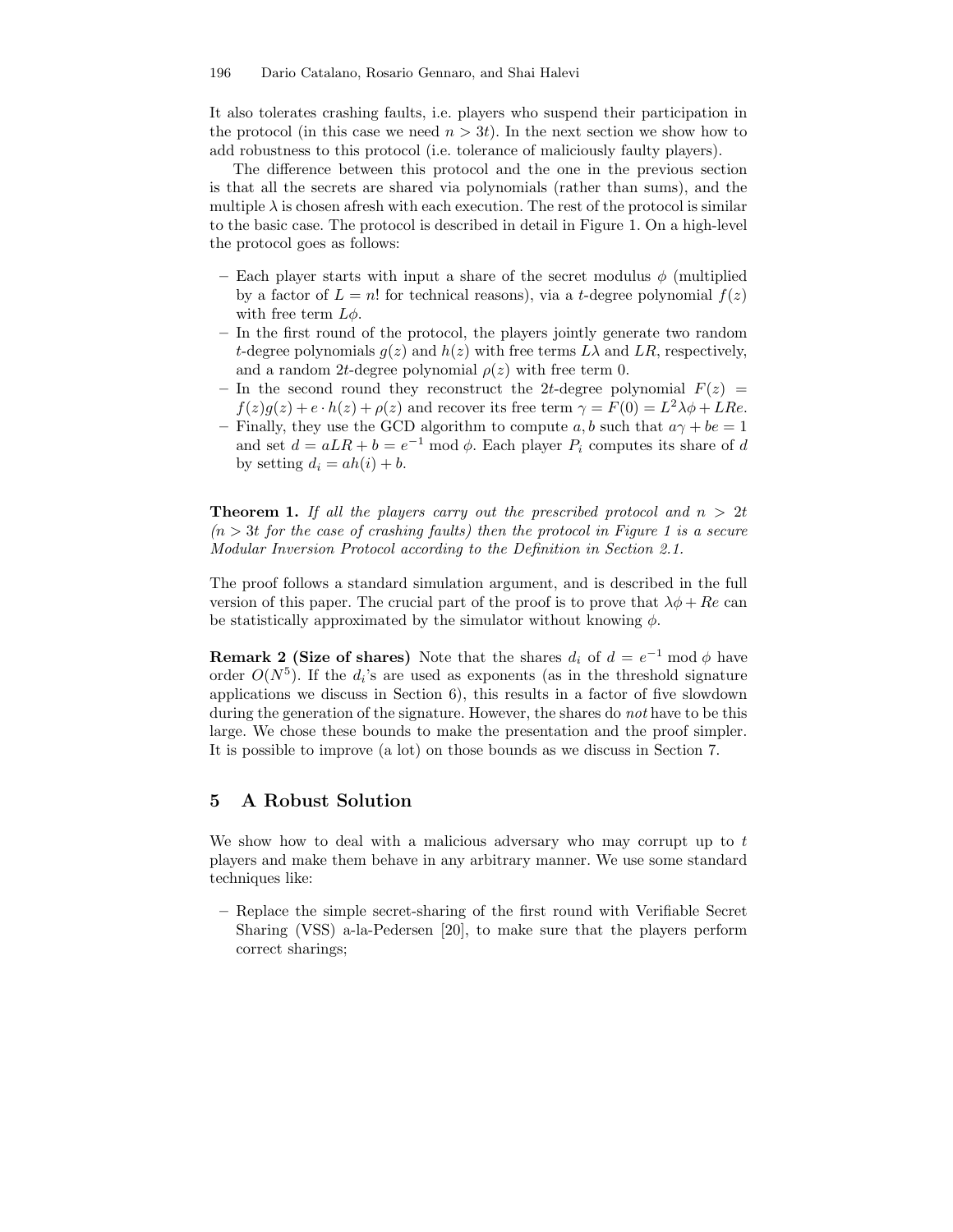

Fig. 1. Computing inverses in the all-honest case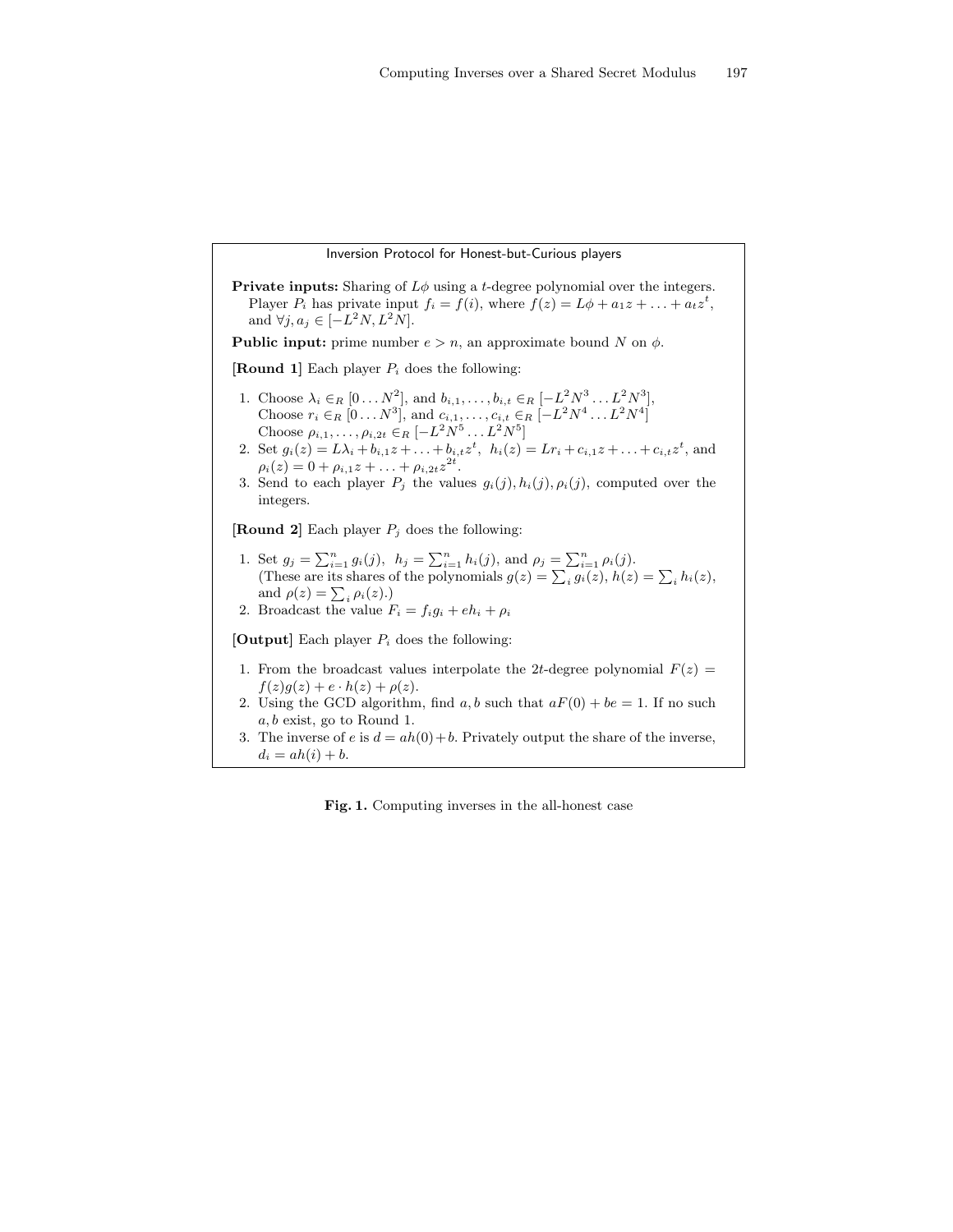- 198 Dario Catalano, Rosario Gennaro, and Shai Halevi
- Use error-correcting codes or zero-knowledge proofs to combat malicious players who may contribute incorrect shares for the reconstruction of the polynomial  $F(z)$  in Round 2.

A few technical complications arise from the fact that we use secret sharing over the integers. Some are solved using known techniques that were developed for robust and proactive RSA [15, 12, 21, 7], others require some new machinery.

#### 5.1 Pedersen's VSS revisited

The problems that we need to tackle is how to ensure that the secrets are shared correctly in Round 1 and recovered correctly in Round 2. For the first problem, we use a variant of Pedersen's Verifiable-Secret-Sharing protocol [20], adjusted to account for the fact that we share these secrets over the integers.

In Pedersen's scheme the secret and the shares are viewed as "indices" for some cyclic group  $\langle q \rangle$ . Hence, there is an efficient mapping between shares and group elements  $x \mapsto g^x$ , and the players use the group operation to verify various properties of the shares. There are, however, two problems with using this approach in our setting:

- In our setting, it is imperative that the secrets satisfy some equations over the integers, and not just modulo the order of  $q$ . (For example, it would be useless if the shares of  $d = e^{-1} \mod \phi$  would interpolate to  $d + ord(g)$  over the integers.)
- Pedersen's protocol does not provide tools to prove that the shared secret is "small enough", whereas the secrecy of our protocol relies on the fact that we know some bound on the size of the secrets. (For example, if the size of  $\lambda$  in  $\gamma = \lambda \phi + Re$  is much larger than other terms, then clearly  $\gamma$  reveals information about  $\phi$ .)

Overcoming the second problem is easy. Each player simply checks that its shares are bounded in some interval, and then we show that the secret must also be bounded in some (slightly larger) interval. Solving the first problem is a little harder. We propose two solutions to this problem, each with its own advantages and drawbacks:

 $-$  Work with a group of unknown order. If the order of g is not known, then it would be potentially hard for the dealer to arrange that some relations hold modulo  $ord(g)$  but not over the integers. More specifically, we show that when Pedersen's protocol is executed over an RSA modulus  $M = pq$ , which is a product of two safe primes  $(p = 2p' + 1, q = 2q' + 1$  with  $p, p', q, q'$  all primes), then it is indeed a secure VSS under the strong-RSA assumption (see below).

An advantage of this solution is that the modulus  $M$  is independent of the bound on the size of the secrets and shares, and so a smaller M can be used. The drawback is that we must work in a system where such an RSA modulus of unknown factorization is available, and that we use the strong-RSA assumption, which is stronger than, say, plain RSA or discrete-log. Still,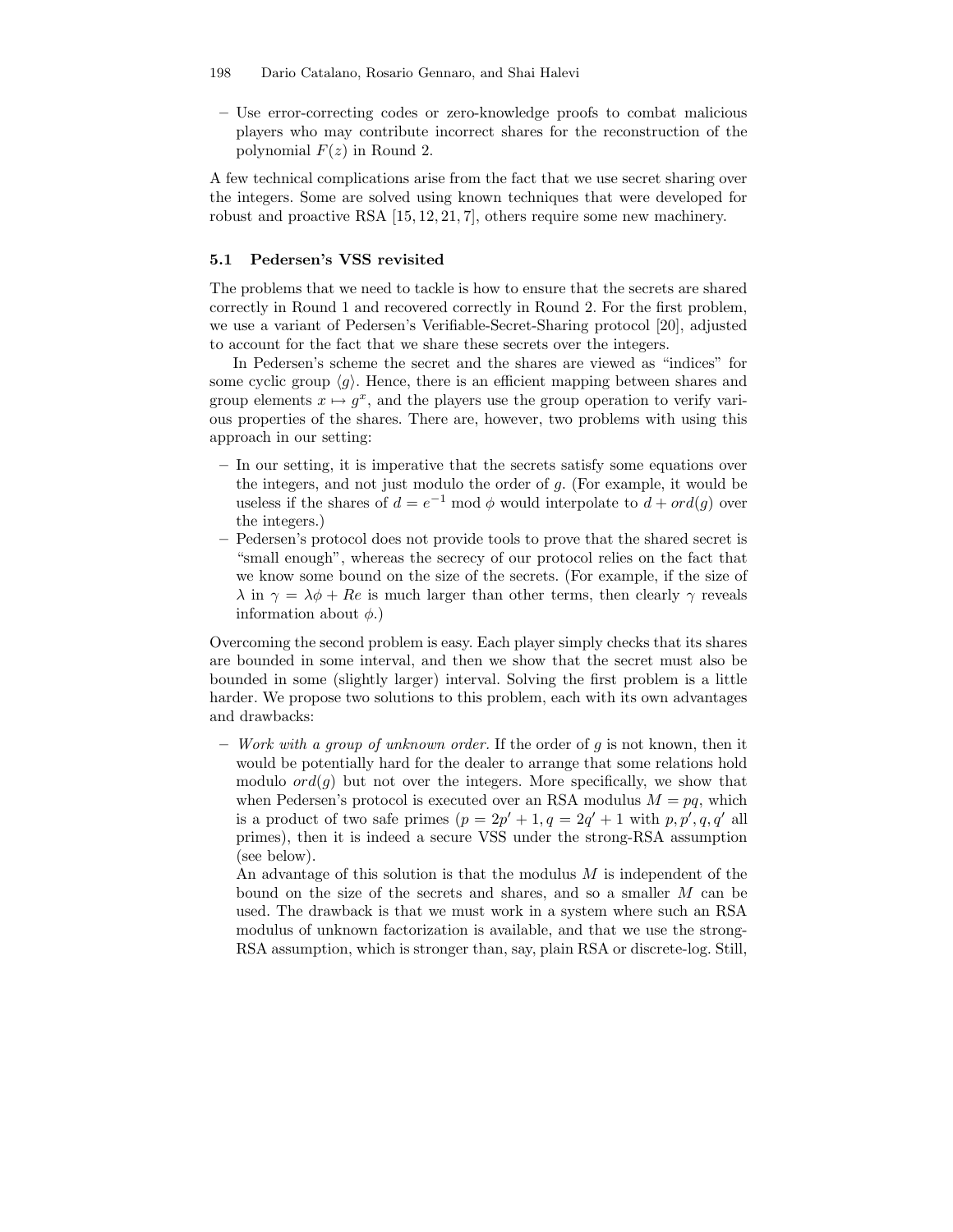for the main applications of our result (constructing threshold versions of the signature schemes described in  $[17, 9]$ , these drawbacks do not matter, since those signature schemes already use these special-form RSA moduli and are based on the strong-RSA assumption.

- Work with a very large group. Another option would be to make the order of g much larger than all the other parameters of the system. This way, if the players verify that the size of their shares is "small enough" then any relation that holds modulo  $ord(q)$  must also hold over the integers, simply because the numbers involved can never be large enough to "wrap around"  $ord(a).$ 
	- It is therefore possible to use Pedersen's original protocol modulo a large prime, provided that all the players check the size of their shares<sup>4</sup> and the prime is large enough. Specifically, if there are  $n$  players, and each player verifies that its share is smaller than some known bound  $B$ , then it is sufficient to work over a prime  $p > tn<sup>t</sup>n!B$ .

The second solution above is pretty straightforward, and will be described in the full version of the paper. Below we only describe the details of the first solution. For this solution, we have a public modulus  $M$  of unknown factorization, which is a product of two safe primes  $(M = pq, p = 2p' + 1, q = 2q' + 1)$ . For such a modulus, the squares form a cyclic subgroup of  $Z_M^*$  of order  $p'q'$ . We let  $G, H \in Z_N^*$  to be two random squares which generate the squares subgroup and we assume that nobody knows the discrete log of  $H$  with respect to  $G$ . The protocol is spelled out in Figure 2.

The Strong-RSA Assumption. This assumption was introduced in [1] and subsequently used in several other works [15, 17, 9]. It conjectures that given a random square  $G \in Z_M^*$  there exists no polynomial time algorithm that can compute  $H \in Z_M^*$  and an integer  $x \neq 1$  such that  $H^x = G \text{ mod } M$ .

Lemma 1. Under the Strong-RSA assumption, the protocol PedVSS is a VSS against an adversary who corrupts at most t players when  $n > 2t$ .

The reduction from the security of PedVSS (over the integers) to Strong-RSA follows an approach presented first in [15].

Remark 3 (Share size check) The security proof of PedVSS does not require that players check the size of their shares in Step 4. This check however guarantees the good players that the shared secret is bounded by  $t^2 n^t L^3 M \beta$  (since the Lagrange interpolation formula tells us that the secret can be written as the linear combination of  $t + 1$  shares with coefficients all smaller than  $L$ ).

Remark 4 (Sharing a known value) In the robust protocol we use the protocol PedVSS to share either a secret unknown value, or the value 0. The latter is used to randomize the product polynomial in the multiplication step.

<sup>4</sup> Note that in Pedersen's protocol, the shares and secrets are committed to by setting  $C(x) = g^x h^r$  mod P for a random r. In our setting, the players would have to check that the "real share"  $x$  is in the allowed interval, but the randomizing element  $r$  can be any element in  $Z_{p-1}$ .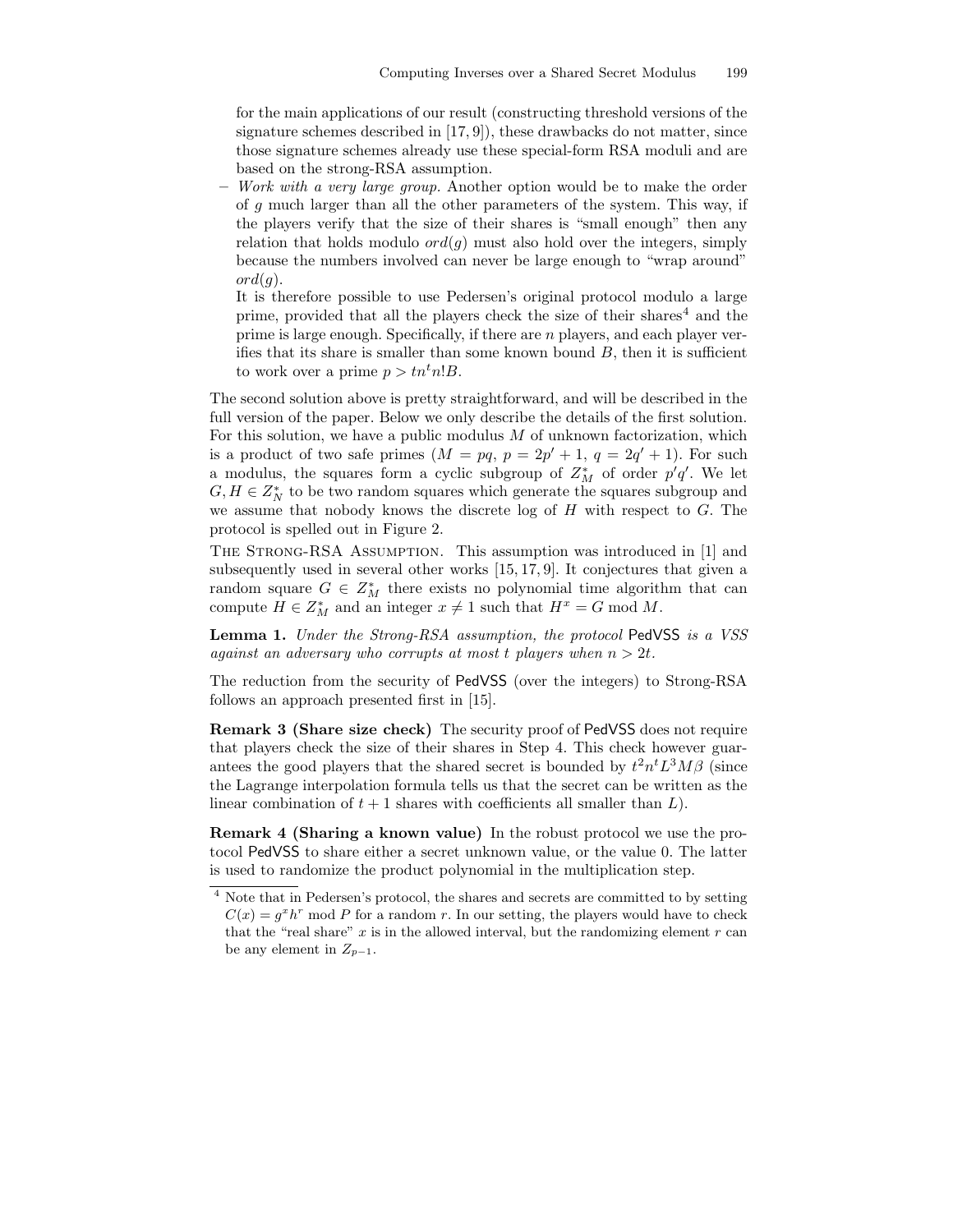PedVSS

Dealing Phase

Public Input: RSA modulus M (product of two safe primes), two random squares  $G, H \in Z_M^*$ , and a bound  $\beta$ . Input for the dealer: A secret  $\lambda \in [0..\beta]$ .

- 1. The dealer chooses  $\hat{\lambda} \in R$   $[0..\beta]$  and  $b_1, \ldots, b_t, \hat{b}_1, \ldots,$ 
	- $[-L^2M\beta...L^2M\beta].$ Sets  $h(z) = L\lambda + b_1z + \ldots + b_tz^t$  and  $\hat{h}(z) = L\hat{\lambda} + \hat{b}_1z + \ldots + \hat{b}_tz^t$ . Sends privately to player  $P_i$  the values  $h(i)$  and  $\hat{h}(i)$  computed over the integers.

Broadcasts publicly the values  $C_0 = G^{\lambda} H^{\hat{\lambda}}$  mod M and  $C_j =$  $G^{b_j} H^{\hat{b}_j} \mod M$  for  $j = 1, \ldots, t$ .

2. Player  $P_i$  checks that

$$
G^{h(i)}H^{\hat{h}(i)} = \prod_{j=0}^{t} (C_j)^{i^j} \mod N
$$
 (1)

 $\in$ R

If the check fails,  $P_i$  complains publicly. If more than  $t$  players complain the dealer is disqualified.

- 3. If the dealer is not disqualified, it reveals the values  $h(i)$ ,  $\hat{h}(i)$  satisfying Equation (1) for the players  $P_i$  who complained at the previous step. If the dealer does not perform this step correctly it is disqualified.
- 4. Player  $P_i$  checks that the values it received and the values broadcasted by the dealer in the previous steps are integers bounded in absolute value by  $tn<sup>t</sup> L<sup>2</sup> M \beta$ . If the check fails,  $P_i$  exposes its share. If an exposed share is larger than  $tn<sup>t</sup> L<sup>2</sup> M \beta$  and matches Equation (1) then the dealer is disqualified.<sup>a</sup>

#### Reconstruction Phase

1. Each player  $P_i$  reveals  $h(i)$ ,  $\hat{h}(i)$ . Only the values satisfying Equation 1 will be accepted.

Interpolate  $t+1$  of those values to reconstruct  $h(z)$  over the rationals and output the secret  $\lambda = h(0)$ .

<sup>a</sup> This step is not needed for this protocol to be a "secure VSS protocol", see Remark 3.

#### Fig. 2. Pedersen's VSS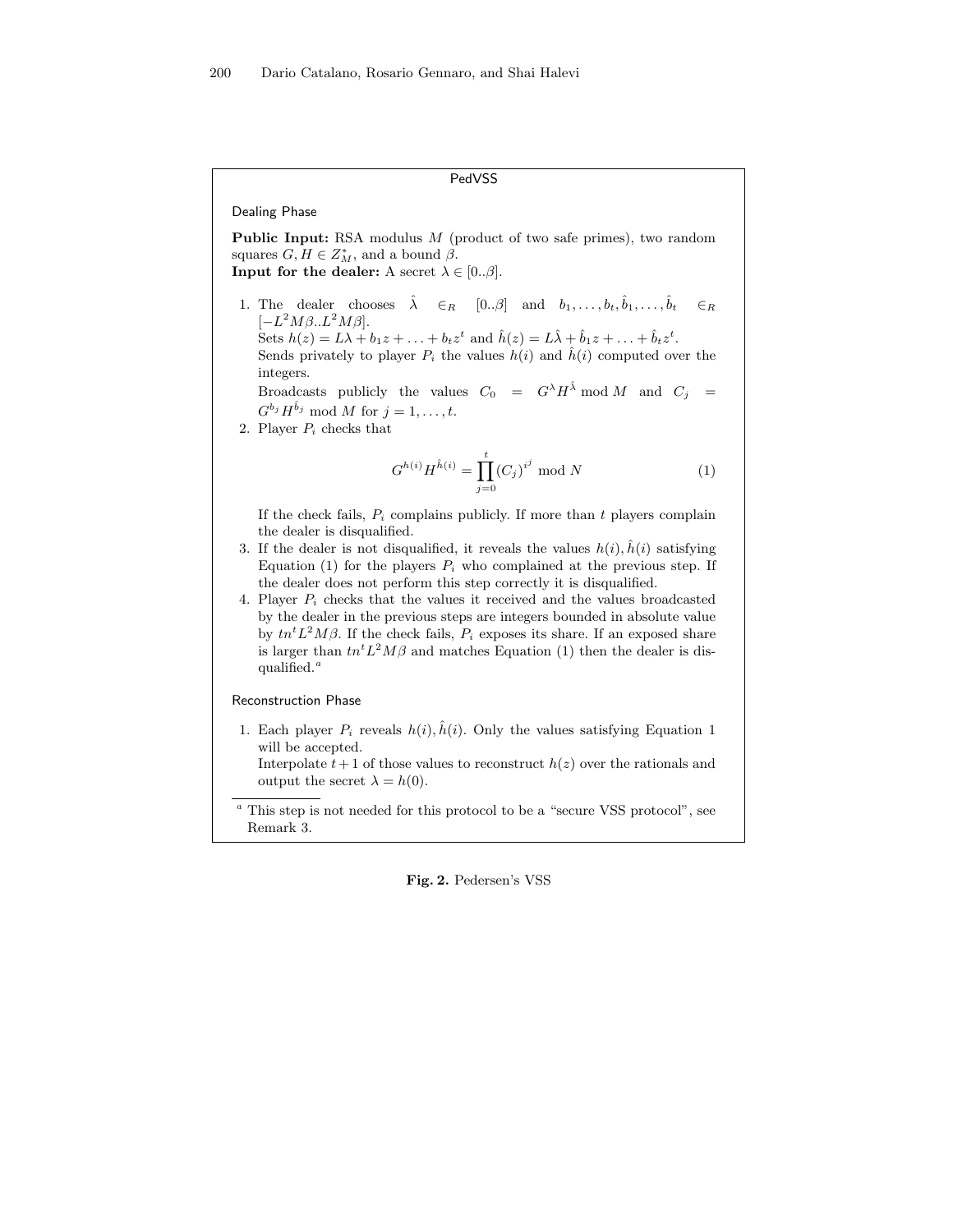### 5.2 The robust solution

The main change from the honest-but-curious to the robust solution is that all the secrets are now shared using our variant of Pedersen's VSS. The full protocol is described in Figure 3. In this description we distinguish between two cases:  $n > 4t$  or  $3t < n < 4t$ .

When  $n > 4t$  we can use error-correcting codes to interpolate the polynomial  $F(z)$  (e.g., using the Berlekamp-Welch algorithm [4] or see for example the appendix in [24]).

For the case of  $3t < n \leq 4t$  we do not have enough points to do errorcorrection, so we identify and sieve out the bad shares by having each player  $P_i$ proves in zero knowledge that its value  $F(i)$  is the correct one. In the latter case, we need the players to have as public input commitments to the coefficients of the polynomial  $f(z)$  (that is used to share  $L\phi$ ), and we use these commitments in the zero-knowledge proofs. The ZK proof (described in detail in Appendix A) is a 3-round, public-coin, honest-verifier statistical ZK proof. When this ZK proof is executed in the distributed protocol above, each player will run it once as the prover. The verifier's challenge will be jointly generated by the other  $n-1$ servers. It is shown by Canetti et.al. [6] that it is sufficient that the protocol is only honest-verifier ZK since each prover runs the protocol against a "virtual" verifier which is implemented by the other  $n-1$  players. This virtual verifier will be forced to act honestly because a majority of the other players is honest.

**Remark 5** (N versus  $M$ ) If the value N is already an RSA modulus, product of two strong primes, then in Robust Protocol it is possible to set  $M = N$ . This is indeed the case in most of our applications.

**Theorem 2.** Under the Strong-RSA assumption, if the dealer is honest and  $n >$ 3t, then ROBUST PROTOCOL is a secure Modular Inversion Protocol (according to the Definition in Section 2.1) in the presence of a malicious adversary who corrupts at most t players.

# 6 Applications

The main application of our result is the construction of threshold variants for two recently proposed signature schemes [17, 9]. Let us briefly recall the concept of threshold cryptography (which originates in a paper by Desmedt [10]). In a threshold signature scheme n parties hold a t-out-of-n sharing of the secret key SK for a signature scheme. Only when at least  $t + 1$  of them cooperate they can sign a given message. It is very important however that the computation of such signature is performed without exposing any other information about the secret key; in particular the players cannot reconstruct  $SK$  and use the signing algorithm, but must use their shares implicitly in a communication protocol which outputs the signature. A large body of research has been done on threshold signature schemes: for lack of space we refer the reader only to two literature surveys [11, 16].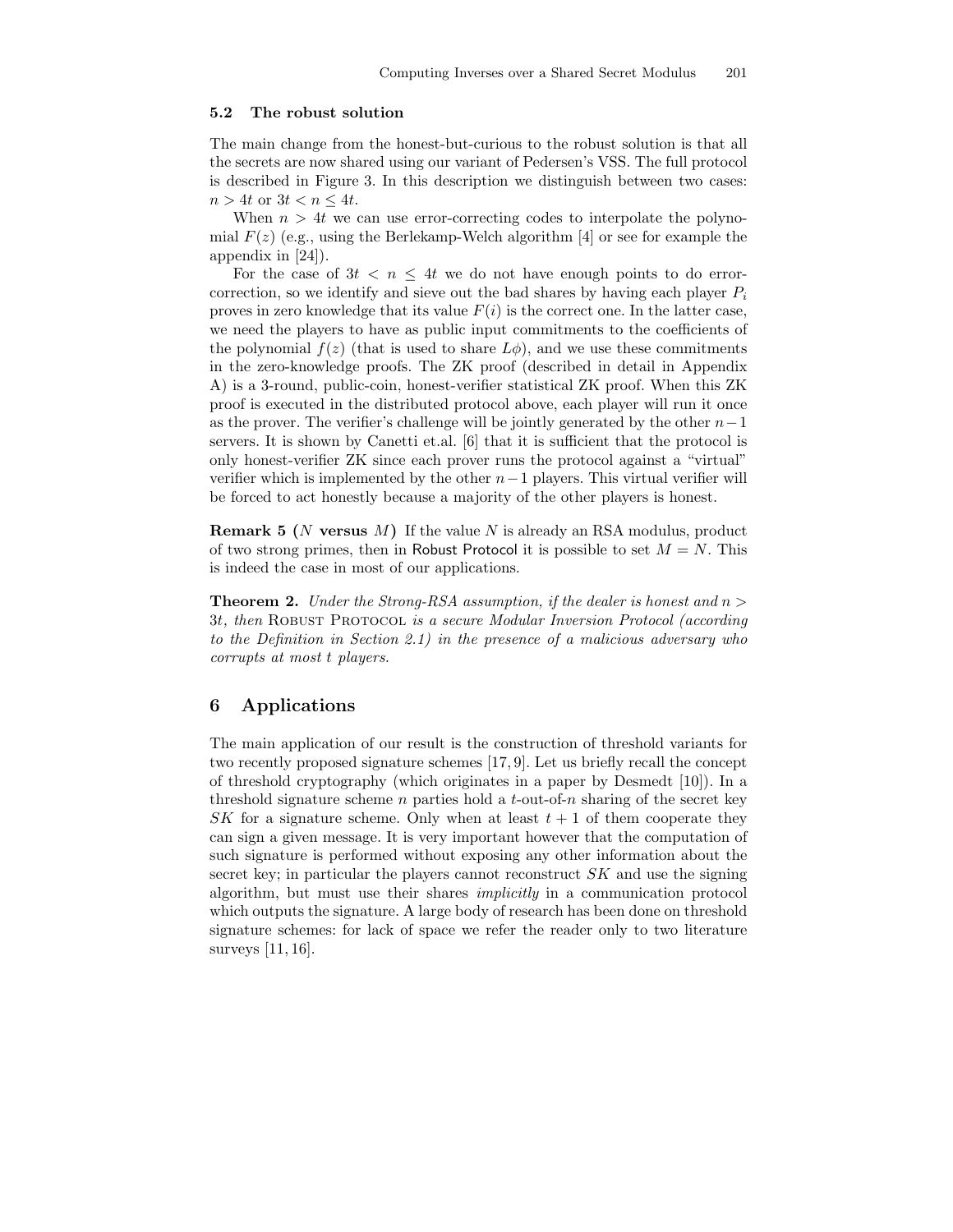#### Robust Protocol

**Private inputs:** Sharing of the number  $L\phi$  using a t-degree polynomial over the integers. Player  $P_i$  has private input  $f_i = f(i)$ , where  $f(z) = L\phi + a_1z +$  $\dots + a_t z^t$ , and  $\forall j, a_j \in [-L^2N, L^2N]$ . If  $3t < n \leq 4t$  then  $P_i$  also has  $\hat{f}_i = \hat{f}(i)$ , where  $f(z) = \hat{a}_0 + \hat{a}_1 z + \ldots + \hat{a}_t z^t$ , and  $\forall j, \hat{a}_j \in_R Z_M$ .

**Public input:** prime number  $e > n$ , and an approximate bound N on  $\phi$ . An RSA modulus M (product of two safe primes), and two random squares  $G, H \in \mathbb{Z}_M^*$ . If  $3t < n \leq 4t$  then also commitments  $G^{a_j} H^{\hat{a}_j}$ .

**[Part 1]** Each player  $P_i$  chooses  $\lambda_i \in_R [0 \dots N^2]$ , and  $r_i \in [0 \dots N^4]$ , and does the following:

- 1. Use PedVSS to share  $\lambda_i$  with bound  $N^2$  and t-degree polys  $g_i(z)$  and  $\hat{g}_i(z)$ .
- 2. Use PedVSS to share  $r_i$  with bound  $N^4$  and t-degree polys  $h_i(z)$  and  $\hat{h}_i(z)$ .
- 3. Use PedVSS to share 0 with bound  $N^6$  and 2t-degree polys  $\rho_i(z)$  and  $\hat{\rho}_i(z)$ .

Let A be the set of players who were not disqualified in Round 1, denote  $\lambda = \sum_{i \in A} \lambda_i$ ,  $R = \sum_{i \in A} r_i$ . Also denote

$$
g(z) = \sum_{i \in A} g_i(z), \ h(z) = \sum_{i \in A} h_i(z), \ \rho(z) = \sum_{i \in A} \rho_i(z)
$$

$$
\hat{g}(z) = \sum_{i \in A} \hat{g}_i(z), \ \hat{h}(z) = \sum_{i \in A} \hat{h}_i(z), \ \hat{\rho}(z) = \sum_{i \in A} \hat{\rho}_i(z)
$$

**[Part 2]** Each player  $P_i$  does the following

- 1. Generates its shares of the polynomials  $h(z)$ ,  $g(z)$ ,  $\rho(z)$  by summing the shares that were received in Part 1 from players in A.
- If  $3t < n \leq 4t$ , also generates its shares of the polynomials  $h, \hat{g}, \hat{\rho}$  similarly. 2. Calculates  $F_j = f(j)h(j) + eg(j) + \rho(j)$ , and broadcasts  $F_j$  as its share of the 2t-degree polynomial  $F(z) = f(z)h(z) + eg(z) + \rho(z)$ .

Notice that the free term of  $F(z)$  is the integer  $F(0) = L^2 \lambda \phi + LRe$ .

[Part 3] We distinguish two cases:

- 1. If  $n > 4t$  then the players interpolate over the rationals, using errorcorrection, the unique polynomial  $F(z)$  of degree 2t passing through  $n-t$ of the broadcasted points, and set  $\gamma = F(0)$ .
- 2. If  $3t < n \leq 4t$ , each player  $P_i$  proves that the value  $F_i$  is correct using the subprotocol Prove-Correct described in Appendix A). The players interpolate the unique polynomial  $F(z)$  of degree 2t passing through the broadcasted points which are proven correct, and set  $\gamma =$  $F(0).$

#### [Output]

- 1. Using the GCD algorithm, each player computes two values  $a, b$  such that  $aF(0) + be = 1$ . If no such a, b exist, return to Part 1.
- 2. Each player  $P_i$  privately compute its share of the inverse,  $d_i = ah(i) + b$ .

Fig. 3. Computing inverses in the malicious case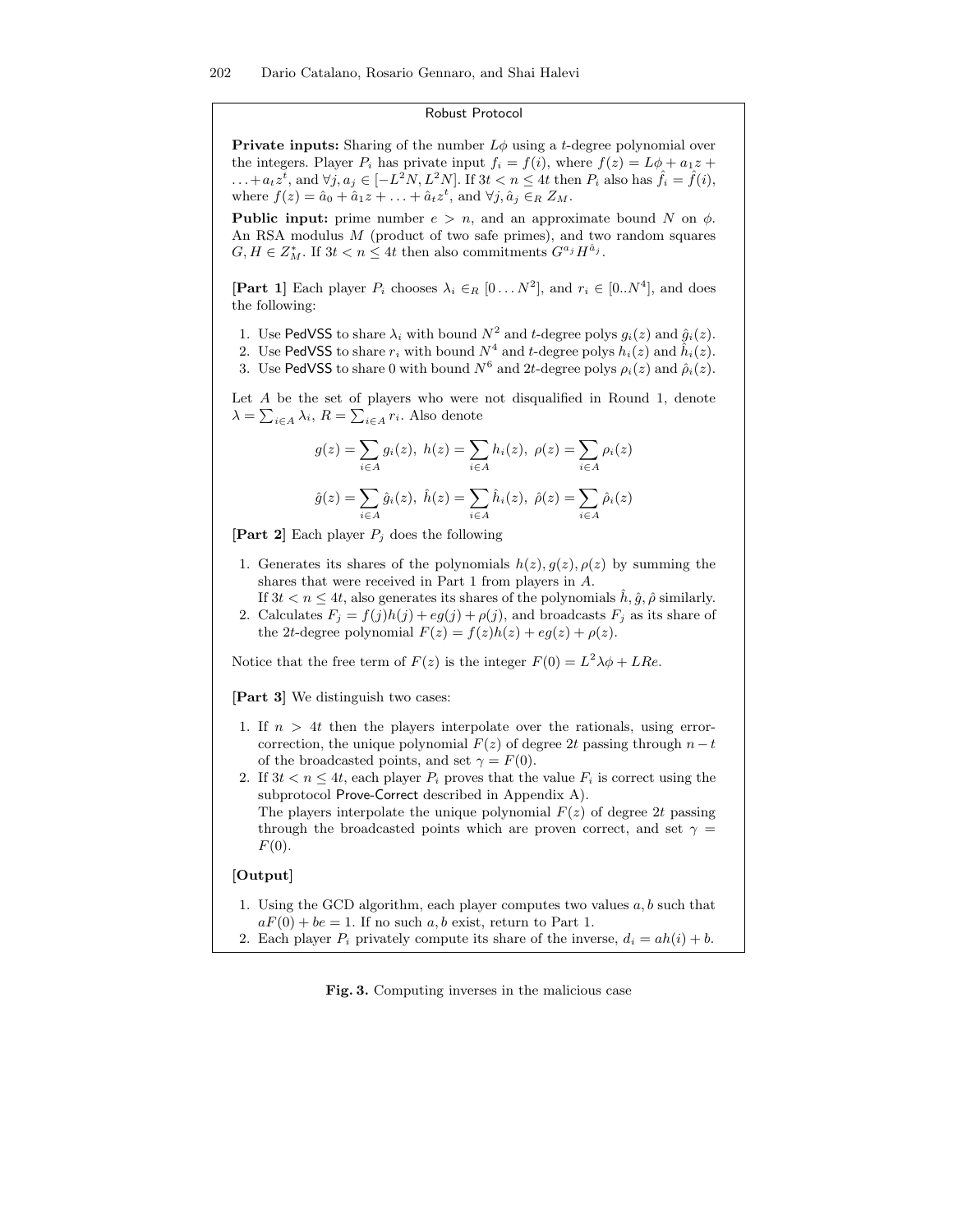Threshold GHR Signatures. In [17] Gennaro, Halevi and Rabin present a new signature scheme which is secure under the Strong-RSA assumption. The scheme works as follows. The public key of the signer is an RSA modulus  $N$ , product of two safe primes  $p, q$ , and a random element  $s \in Z_N^*$ . To sign a message m, the signer first hashes it using a suitable hash function H to obtain  $e = H(m)$ and then computes  $\sigma(m)$  such that  $\sigma(m)^e = s \mod N$ . We refer the reader to  $|17|$ .

Using our Modular Inversion Protocol, we can create a threshold version for the GHR scheme as follows. A trusted dealer can initialize the system by choosing N and sharing  $\phi(N)$  as needed in our solution(s) (either the honestbut-curious or the robust one depending on the model). For a reason that will be soon apparent, the dealer also chooses s as follows: pick a random square  $s_0 \in Z_N^*$  and compute  $s = s_0^{L^2} \mod N$  and make  $s_0, s$  public.

Then for each message m to be signed, the players publicly compute  $e =$  $H(m)$  and perform an execution of the inversion protocol, to obtain shares  $d_i$ of  $d = e^{-1} \mod \phi(N)$ . Recall that each  $d_i$  is the point  $ah(i) + b$  on a t-degree polynomial  $ah(z) + b$  whose free term is d. It follows then that for any subset T of  $t + 1$  shares we can write

$$
d = \sum_{i \in T} \mu_{i,T} \cdot d_i
$$

where  $\mu_{i,T}$  are the appropriate Lagrange interpolation coefficients. Notice that the above equation is taken over the rationals, so  $\mu_{i,T}$  may be fractions. However because we are always interpolating integer points in the set  $\{1, \ldots, n\}$  we have that  $L^2 \cdot \mu_{i,T}$  is always an integer. The protocol is concluded by having each player reveal  $s_i = s_0^{d_i}$ . Then

$$
\sigma(m) = s^d = s_0^{L^2 \sum_{i \in T} \mu_{i,T} \cdot d_i} = \prod_{i \in T} s_i^{L^2 \cdot \mu_{i,T}}
$$

and the exponents are all integers.

In the case of malicious players, a zero-knowledge proof must be added that  $s_i$  is the correct value. Notice that if  $n > 4t$  we can still use error-correcting codes inside the inversion protocol, but we do not know how to do error-correction "in the exponent" for the  $s_i$ 's and thus the ZK proof for this step is required also when  $n > 4t$ . An efficient ZK proof similar to Prove-Correct (see Appendix A) can be implemented using the public information generated by the inversion protocol. More specifically, the inversion protocol generates public commitments  $C_i = G^{d_i} H^{\hat{d}_i}$  to the  $d_i$ 's. When  $P_i$  reveals  $s_i = s_0^{d_i}$  it proves that the discrete log of  $s_i$  in base  $s_0$  is the same as the opening he knows of the commitment  $C_i$ .

A couple of remarks are in order. Because of the way we generate s it is obvious that any message m whose hash value is in the set  $\{1,\ldots,n\}$  can be forged, so we need to require that  $H(m) > n$  for all messages. This is not a problem as [17] already assumes that  $e = \Theta(N)$ . Also in one of the variations presented in [17] the hash function is randomized, i.e.  $e = H(m, \rho)$  where  $\rho$  is a random string which is then attached to the signature for verification purpose.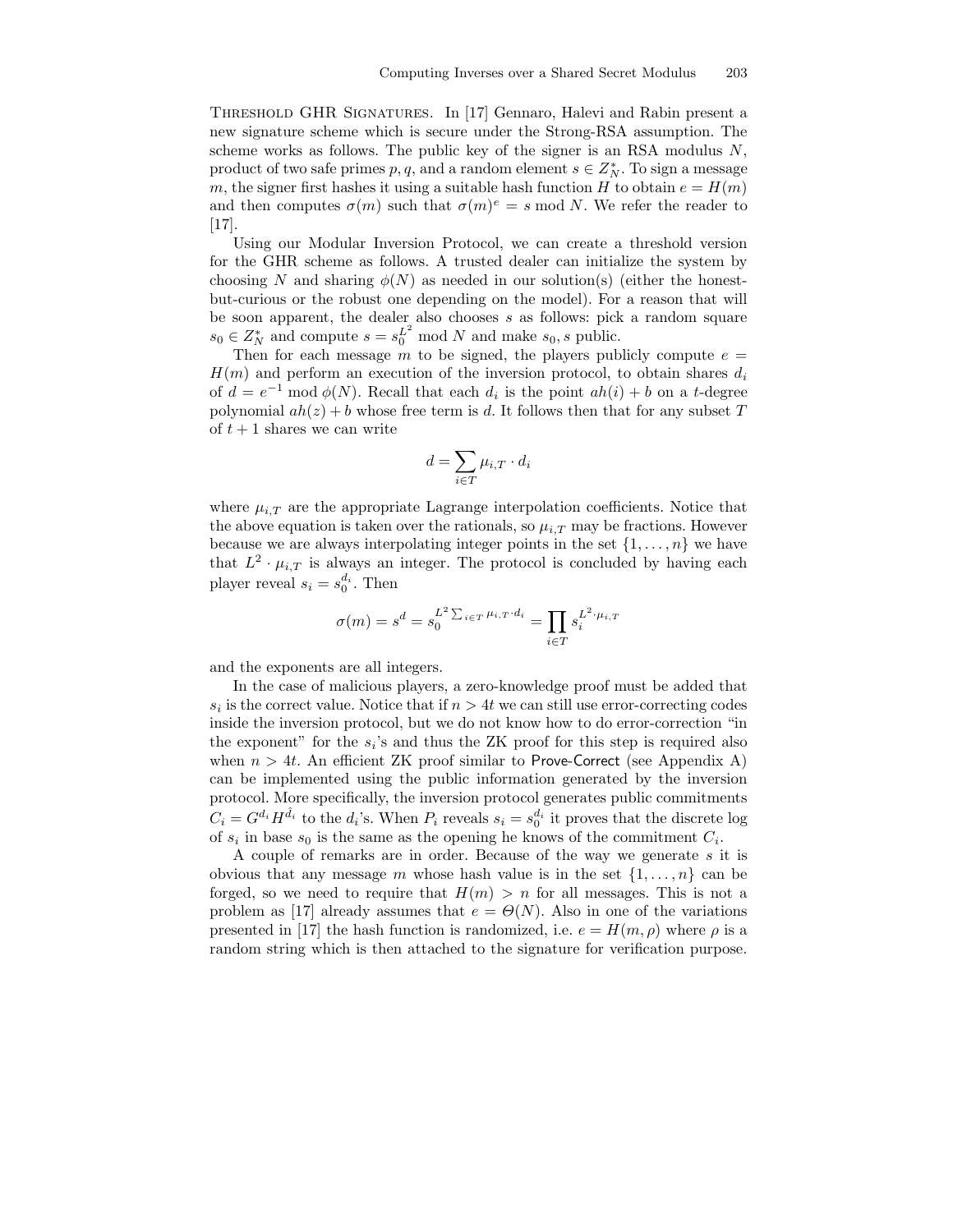In this case the inversion protocol must be preceded by a coin flipping protocol by the *n* players to generate  $\rho$ .

Threshold Cramer-Shoup Signatures. In [9] Cramer and Shoup presented the following signature scheme. The signer public key is  $N$  (the product of two safe primes  $p, q$ , two random squares  $h, x \in Z_N^*$  and a random prime  $e'$  sufficiently long (say 160 bits). To sign a message  $m$ , the signer generates a new prime  $e \neq e'$  (also of length 160 bits) and a random square  $y' \in Z_N^*$ . Two values  $x', y$  are then computed as

$$
x' = \frac{{y'}^{e'}}{h^{H(m)}} \bmod N \quad \text{and} \quad y = \Big(x h^{H(x')}\Big)^{1/e} \bmod N
$$

where H is a collision-resistant hash function. The signature is  $(e, y, y')$ 

A threshold version of the Cramer-Shoup signature scheme is obtained in the same way as the threshold GHR scheme, since the only part that involves the secret key is the computation of  $y$  (here also, for the same reason as above, the dealer must choose  $h, x$  as  $h = h_0^{L^2} \text{ mod } N$   $x = x_0^{L^2} \text{ mod } N$ , and make public the values  $h_0, x_0$ ). The only difference is that here the prime e must be generated by the players instead of being publicly computed via a hash function, and the requirement is that the signers never use the same prime  $e$  for two different messages. This can be done either by having the players together generate randomness and use it for prime generation, or by having one player choose  $e$ , and the others just check that it was never used before. (For the latter solution the players need to keep state, and there must be some protocol to keep this state "synchronized" between different players).

### 7 Conclusions

We presented new protocols to compute a sharing of the inverse of a public integer e modulo a shared secret  $\phi$ . We also presented applications to construction of threshold variants for two newly proposed signature schemes. Our result was constructed with these specific applications in mind, and we focused on protocols which would minimize the round complexity (i.e. the interaction between servers). This is the main improvement with respect to previous solutions from [5, 14].

We conclude with some remarks.

A Note on the Assumptions Used. In this extended abstract we focused on a robust solution to the modular inversion problem which requires the Strong-RSA assumption and the generation of "safe" primes. This solution is the more natural one to use for the applications presented in Section 6 which already have such requirement. We would like to stress however that the Strong RSA assumption and the generation of safe primes is needed only for this variant of the protocol. As we mentioned before, by using Pedersen's VSS over a large prime field it is possible to construct a robust Modular Inversion Protocol based only on the Discrete Log assumption. That is, it is possible to state and prove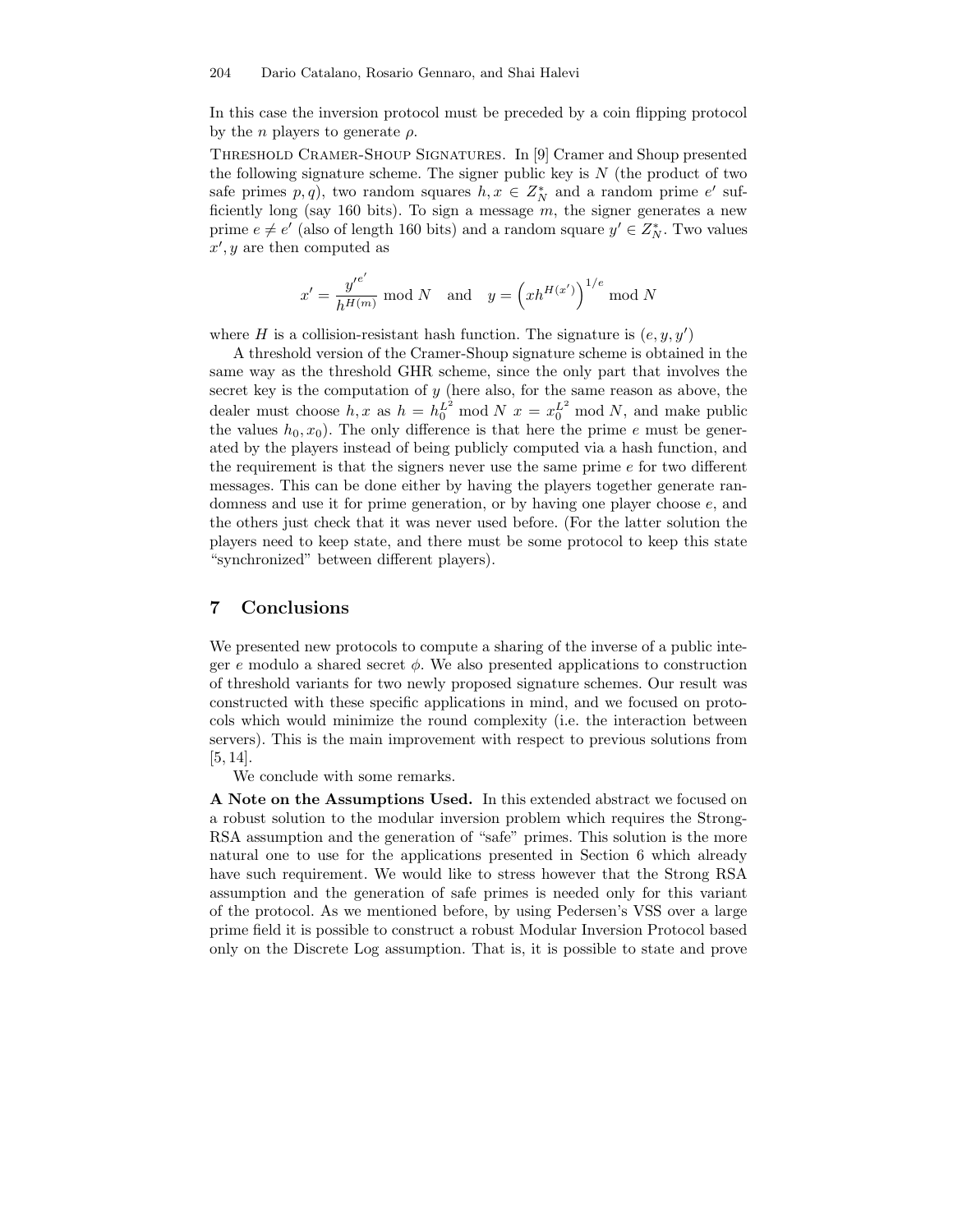an analogous to Theorem 2 assuming only that computing discrete logs is hard. Details will appear in the final paper.

A Note on Efficiency. To simplify the presentation, we did not focus on keeping the size of the integers used in our computations as small as possible. It is however possible to reduce the size of the integers: this is particularly impor- $\tan$  for the share  $d_i$ 's which are used as exponents in our threshold signature applications.

The main reason for the increase in size of the integers is that our proofs use  $log N$  as our security parameter (i.e. we define a quantity to be negligible if it is smaller than  $1/N$ ). If instead we were to choose a different security parameter k (and define negligible anything smaller than  $2^{-k}$ ), then part of the growth in the size of the shares would be in multiplicative factors of  $2^k$  rather than N. In particular the real bound on the size of the shares  $d_i$  is  $O(N^2 2^{3k})$  for the honestbut-curious case, and  $O(N^2 2^{4k})$  for the malicious adversary case. For reasonable choices of the parameters (say  $k = 100$  and  $log N = 1000$ ) this is even less that  $O(N^3)$ , so the threshold signature protocols proposed in Section 6 are slower by less than a factor of 3 than the centralized one.

It would be interesting to come up with different protocols (or proof techniques for our protocol) that further reduce this size.

On the Trusted Dealer. Throughout the paper we implicitly assumed that the input for our protocols (i.e., the sharing of  $\phi$ ) was generated by a trusted dealer. In some cases this assumption can be eliminated by having the players generate  $\phi$  cooperatively. For example, for the applications in which  $\phi = \phi(N)$ for an RSA modulus N we can use the first part of the Boneh-Franklin result [5] to have the players jointly generate N and share  $\phi(N)$  among them. Notice that [5] cannot be used to generate a product of two safe primes, so in this case we must use the discrete-log based robust solution.

Acknowledgment. We would like to thank Don Coppersmith for helpful discussions. We also thank the Eurocrypt committee for their suggestions and comments.

# References

- 1. N. Barić, and B. Pfitzmann. Collision-free accumulators and Fail-stop signature schemes without trees. In Advances in Cryptology - Eurocrypt '97, LNCS vol. 1233, Springer, 1997, pages 480-494.
- 2. J. Bar-Ilan, and D. Beaver. Non-Cryptographic Fault-Tolerant Computing in a Constant Number of Rounds. In Proceedings of the ACM Symposium on Principles of Distributed Computation, pp.201–209, 1989.
- 3. M. Ben-Or, S. Goldwasser, and A. Wigderson. Completeness Theorems for Noncryptographic Fault-Tolerant Distributed Computations. 20th ACM Symposium on the Theory of Computing, pp.1–10, ACM Press, 1988.
- 4. E. Berlekamp and L. Welch. Error correction of algebraic block codes. US Patent 4,633,470.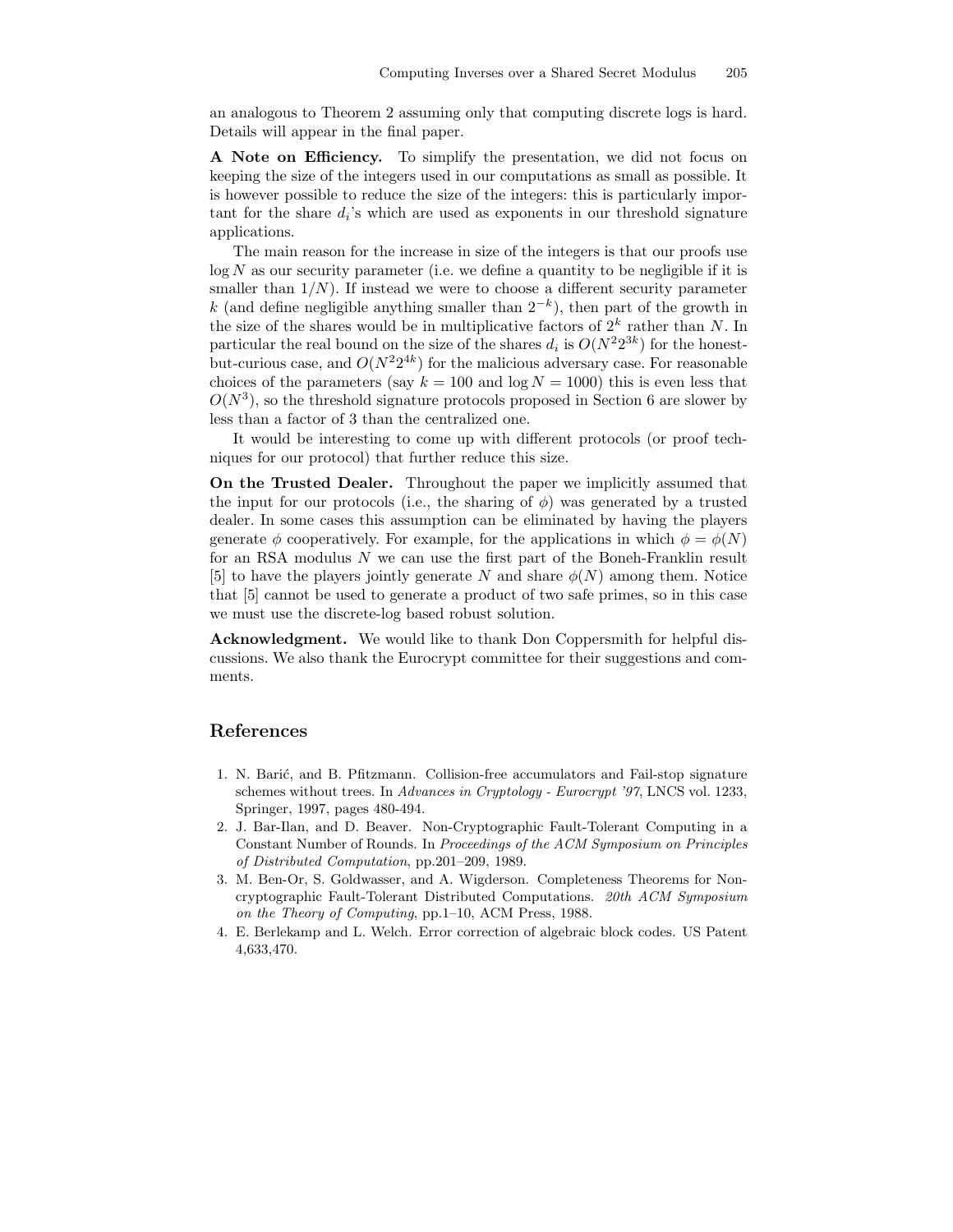- 206 Dario Catalano, Rosario Gennaro, and Shai Halevi
- 5. D. Boneh and M. Franklin. Efficient Generation of Shared RSA Keys. In Advances in Cryptology - Crypto '97, LNCS vol. 1294, Springer, 1997, pages 425-439. Extended version available from http://crypto.stanford.edu/dabo/pubs.html
- 6. R. Canetti, R. Gennaro, S. Jarecki, H. Krawczyk and T. Rabin. Adaptive Security for Threshold Cryptosystems. In Advances in Cryptology - Crypto '99, LNCS vol. 1666, Springer, 1999, pages 98-115.
- 7. D. Catalano and R. Gennaro. New Efficient and Secure Protocols for Verifiable Signature Sharing and Other Applications. In Advances in Cryptology - Crypto '98, LNCS vol. 1462, Springer, 1998, pages 105-120.
- 8. D. Chaum, C. Crepeau, and I. Damgard. Multiparty Unconditionally Secure Protocols. 20th ACM Symposium on the Theory of Computing, pp.11–19, ACM Press, 1988.
- 9. R. Cramer and V. Shoup. Signature Schemes Based on the Strong RSA Assumption. To appear in the Proceedings of the 6th ACM Conference in Computer and Communication Security, 1999.
- 10. Y. Desmedt. Society and group oriented cryptography: A new concept. In Carl Pomerance, editor, Advances in Cryptology–CRYPTO'87, Lecture Notes in Computer Science Vol. 293, pp. 120–127, Springer-Verlag, 1988.
- 11. Y.G. Desmedt. Threshold cryptography. European Transactions on Telecommunications, 5(4):449–457, July 1994.
- 12. Y. Frankel, P. Gemmell, P. Mackenzie, and M. Yung. Optimal Resilience Proactive Public-Key Cryptosystems. 38th IEEE Symposium on the Foundations of Computer Science, pp.384–393, IEEE Computer Society Press, 1997.
- 13. Y. Frankel, P. Gemmell, and M. Yung. Witness-based Cryptographic Program Checking and Robust Function Sharing. 28th ACM Symposium on the Theory of Computing, pp.499–508, ACM Press, 1996.
- 14. Y. Frankel, P. Mackenzie, and M. Yung. Robust Efficient Distributed RSA-Key Generation. In STOC 1998, pp.663–672.
- 15. E. Fujisaki and T. Okamoto. Statistical Zero-Knowledge Protocols to Prove Modular Polynomial Relations. In Advances in Cryptology - Crypto '97, LNCS vol. 1294, Springer, 1997, pages 16-30.
- 16. P. Gemmell. An Introduction to Threshold Cryptography. RSA Laboratories CryptoBytes, Vol.2, No.3, Winter 1997.
- 17. R. Gennaro, S. Halevi and T. Rabin. Secure Hash-and-Sign Signatures without the Random Oracle. In Advances in Cryptology - Eurocrypt '99, LNCS vol. 1592, Springer, 1999, pages 123-139.
- 18. R. Gennaro, S. Jarecki, H. Krawczyk, and T. Rabin. Robust and efficient sharing of RSA functions. Crypto'96, pp.157–172, Lecture Notes in Computer Science vol.1109, Springer-Verlag, 1996.
- 19. O. Goldreich, S. Micali, and A. Wigderson. How to play any mental game. 19th ACM Symposium on Theory of Computing, pp.218–229, ACM Press, 1987.
- 20. T. Pedersen. Non-interactive and information-theoretic secure verifiable secret sharing. Crypto'91, pp.129-140, Lecture Notes in Computer Science vol.576, Springer-Verlag, 1992.
- 21. T. Rabin. A Simplified Approach to Threshold and Proactive RSA. Crypto'98, pp.89–104, Lecture Notes in Computer Science vol.1462, Springer-Verlag, 1998.
- 22. R. Rivest, A. Shamir and L. Adelman. A Method for Obtaining Digital Signature and Public Key Cryptosystems. Comm. of ACM, 21 (1978), pp. 120–126
- 23. A. Schrijver. Theory of Linear and Integer Programming. John Wiley & Sons. 1986.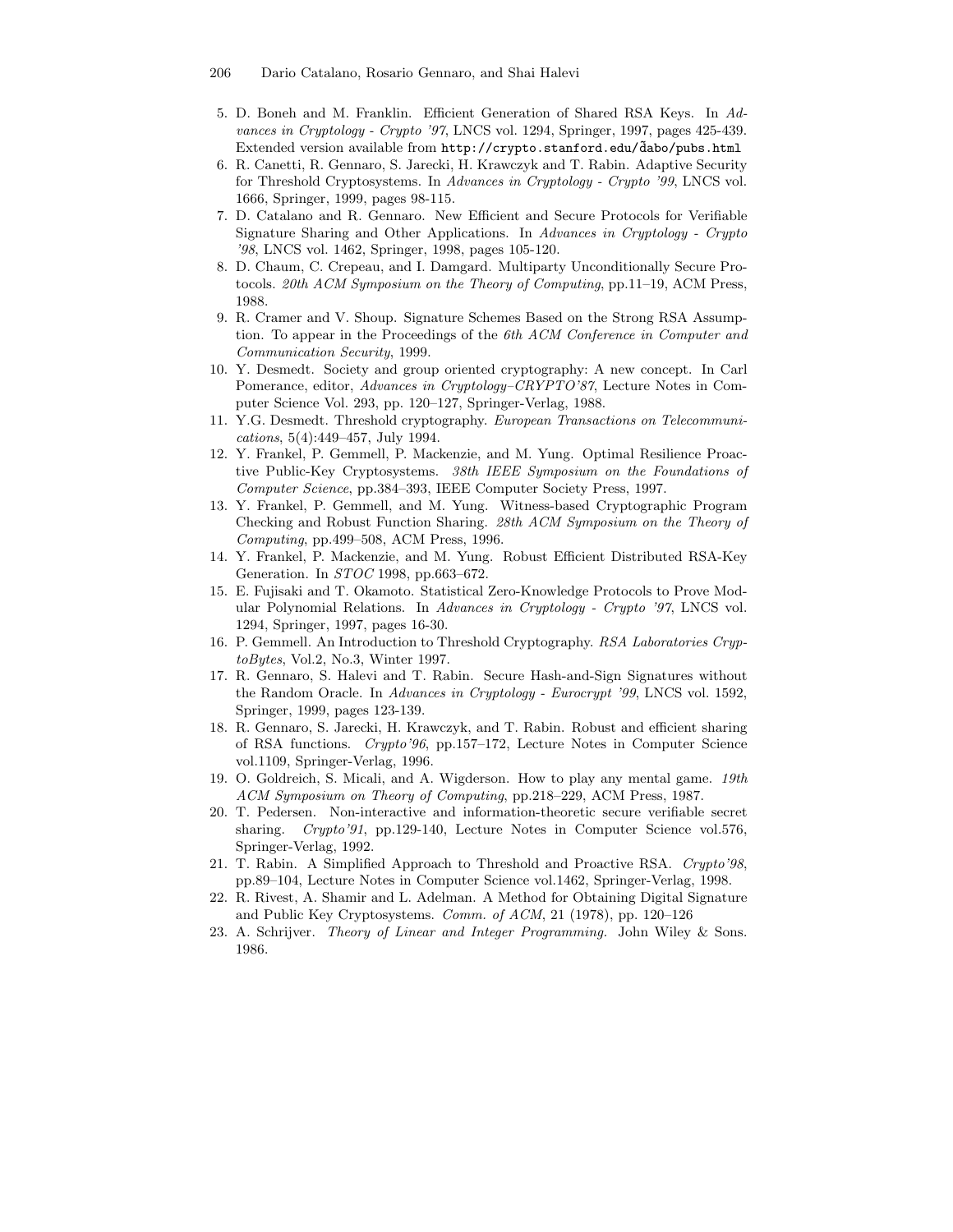24. M. Sudan. Efficient Checking of Polynomials and Proofs and the Hardness of Approximation Problems. Lecture Notes in Computer Science, vol.1001, Springer-Verlag, 1995.

# A The proof of share correctness

The problem facing the players in Part 3, Step 2 of Robust Protocol can be abstracted as follows. We have public values  $A = G^a H^{\hat{a}}$ ,  $B = G^b H^{\hat{b}}$ ,  $C = G^c H^{\hat{c}}$ and e. A player P knows  $a, \hat{a}, b, \hat{b}, c, \hat{c}$ , it publishes a value F, and needs to prove that  $F = ab + ec$  (in Robust Protocol each player  $P_i$  has to perform this task with  $a = f(i), \hat{a} = \hat{f}(i), b = g(i), \hat{b} = \hat{g}(i), c = g(i), \hat{c} = \hat{g}(i);$  we are not considering the randomizers  $\rho(i)$ ,  $\hat{\rho}(i)$  for simplicity.)

Notice that the problem arises because  $P$  has to open a value that contains the product ab of two committed values. We solve the problem by having  $P$ publish a new commitment  $D = G^{ab} H^{\tau}$  to ab and prove in zero-knowledge that it is correct, and then open the commitment  $DC^e = G^{ab+ec} H^{\tau + e\hat{c}}$ .

The protocol described in Figure 4 works for the case in which we use the robust solution based on the Strong-RSA assumption and assumes that M is the product of two safe primes. For the other version of the robust protocol (the one based on discrete-log), a similar, simpler, protocol can be used as described in the final version.

Prove-Correct

Private input for P:  $a, \hat{a}, b, \hat{b}, c, \hat{c}$ . **Public Input:** RSA modulus M,  $G, H \in Z_M^*$  as above.  $A = G^a H^{\hat{a}}, B =$  $G^b H^{\hat{b}}, G = G^c H^{\hat{c}}, \text{ and } F.$ **Goal:** Prove that  $F = ab + ec$ .

- 1. P chooses a random  $\tau \in [-M^2, M^2]$  and publishes  $D = G^{ab} H^{\tau}$ .
- 2. P proves in zero-knowledge (to a verifier V) that D is correct w.r.t.  $A, B$ as follows
	- (a) P chooses  $\alpha, \hat{\alpha}, \beta, \hat{\beta}, \hat{\gamma}$  at random in  $[-M^6, M^6]$ , and send to V the values  $M_1 = G^{\alpha} H^{\hat{\alpha}}$ ,  $M_2 = G^{\beta} H^{\hat{\beta}}$ ,  $M_3 = B^{\alpha} H^{\hat{\gamma}}$ .
	- (b) V chooses a random d in  $[0, M]$  and sends it to P.
	- (c) P answers with the following values  $x = \alpha + da$ ,  $\hat{x} = \hat{\alpha} + d\hat{a}$ ,  $z =$  $\hat{\gamma} + d(\tau - \hat{b}a), y = \beta + db, \hat{y} = \hat{\beta} + d\hat{b}.$
	- (d) V accepts if  $G^x H^{\hat{x}} = M_1 A^d$ ,  $B^x H^z = M_3 D^d$ ,  $G^y H^{\hat{y}} = M_2 B^d$

3. P reveals  $f = ab + ec$  and  $\hat{f} = \tau + e\hat{c}$ . The value is accepted if and only if  $G^f H^{\hat{f}} = D C^e \text{ mod } M$ 

Fig. 4. How to prove that  $F = ab + ec$